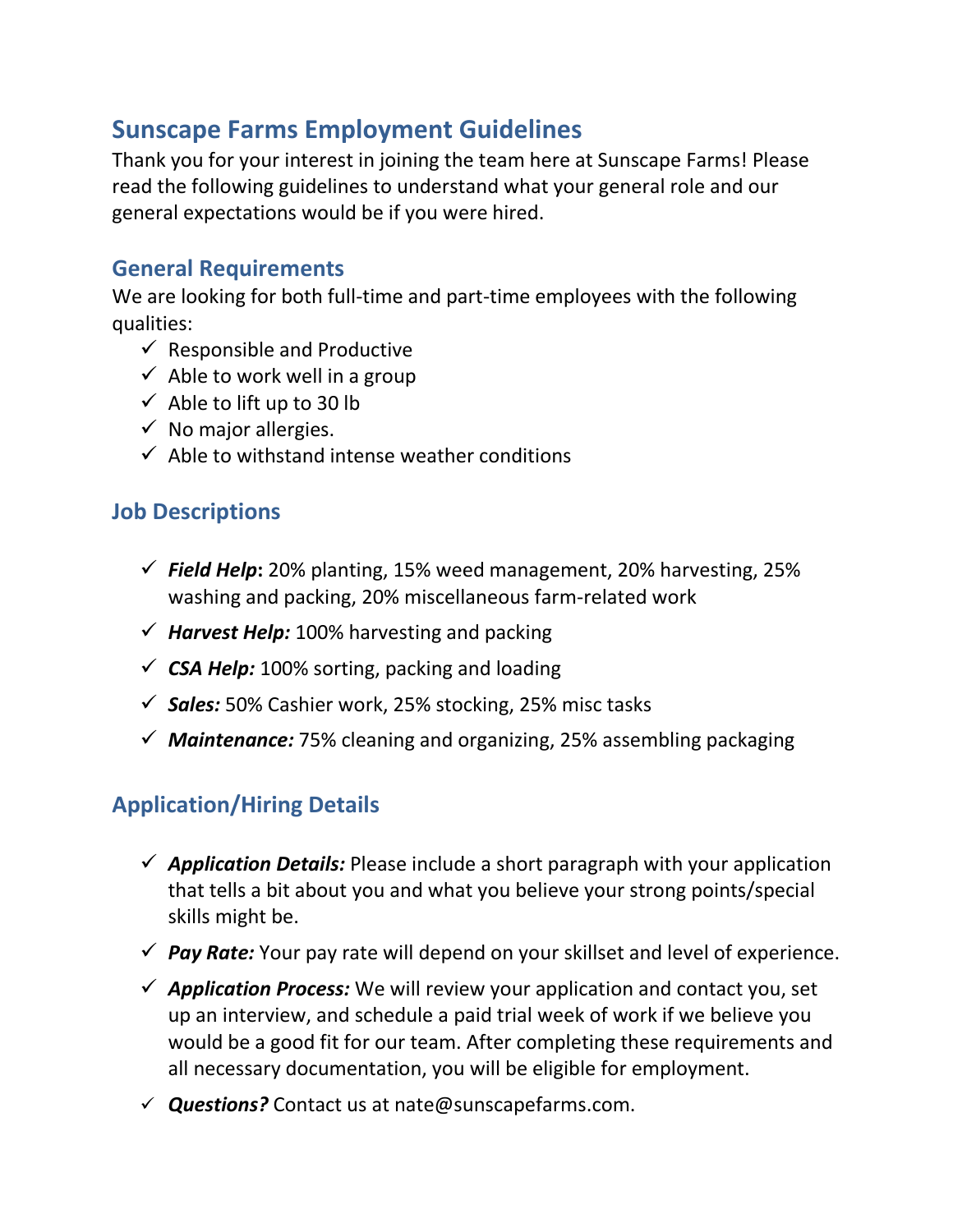## **Sunscape Farms Employment Application Form**

| <b>PLEASE COMPLETE PAGES 1-4.</b>                                                                                                                                                                                                    |                                                                                                                      |        |      |        |                                                |  |  |  |  |
|--------------------------------------------------------------------------------------------------------------------------------------------------------------------------------------------------------------------------------------|----------------------------------------------------------------------------------------------------------------------|--------|------|--------|------------------------------------------------|--|--|--|--|
|                                                                                                                                                                                                                                      |                                                                                                                      |        |      |        |                                                |  |  |  |  |
|                                                                                                                                                                                                                                      | Last                                                                                                                 | First  |      | Middle |                                                |  |  |  |  |
|                                                                                                                                                                                                                                      |                                                                                                                      |        |      |        |                                                |  |  |  |  |
|                                                                                                                                                                                                                                      | Number                                                                                                               | Street | City | State  | Zip                                            |  |  |  |  |
| How long at current address <b>container the set of the set of the set of the set of the set of the set of the set of the set of the set of the set of the set of the set of the set of the set of the set of the set of the set</b> |                                                                                                                      |        |      |        | Social Security No. ________ - _____ - _______ |  |  |  |  |
| $\mathsf{Telephone} \left( \begin{array}{c} \begin{array}{c} \end{array} \right)$                                                                                                                                                    |                                                                                                                      |        |      |        |                                                |  |  |  |  |
|                                                                                                                                                                                                                                      | Are you under age 18 _____YES _____NO, if "YES", can you provide proof of your eligibility to work? _____YES _____NO |        |      |        |                                                |  |  |  |  |
| Are you currently authorized to work in the United States? ____YES _____NO. Proof of eligibility will be required if hired.                                                                                                          |                                                                                                                      |        |      |        |                                                |  |  |  |  |
| Position applied for (1)Sales<br>(Be specific)                                                                                                                                                                                       | (2) Production                                                                                                       |        |      |        | Days/hours available to work                   |  |  |  |  |
|                                                                                                                                                                                                                                      |                                                                                                                      |        |      |        |                                                |  |  |  |  |
| Employment desired LIFULL-TIME ONLY LIPART-TIME ONLY LITEMPORARY/CONTRACT                                                                                                                                                            |                                                                                                                      |        |      |        |                                                |  |  |  |  |
| When are you available to start work?                                                                                                                                                                                                |                                                                                                                      |        |      |        |                                                |  |  |  |  |
|                                                                                                                                                                                                                                      |                                                                                                                      |        |      |        |                                                |  |  |  |  |

| TYPE OF SCHOOL             | NAME OF SCHOOL | <b>LOCATION</b> | NUMBER OF YEARS<br><b>COMPLETED</b> | MAJOR &<br><b>DEGREE</b> |
|----------------------------|----------------|-----------------|-------------------------------------|--------------------------|
| High School                |                |                 |                                     |                          |
|                            |                |                 |                                     |                          |
| College                    |                |                 |                                     |                          |
|                            |                |                 |                                     |                          |
| Bus. or Trade School       |                |                 |                                     |                          |
|                            |                |                 |                                     |                          |
| <b>Professional School</b> |                |                 |                                     |                          |
|                            |                |                 |                                     |                          |

Have you ever been convicted of a crime?  $\Box$  No  $\Box$  Yes (A Conviction record will not necessarily disqualify you from employment.)

Employee Referral? Name\_

UNDER NYS LAW AN EMPLOYER MAY NOT REQUIRE OR DEMAND, AS A CONDITION OF EMPLOYMENT, OR PROSPECTIVE EMPLOYMENT OR CONTINUED EMPLOYMENT, THAT AN INDIVIDUAL SUBMIT TO OR TAKE A POLYGRAPH, LIE DETECTOR OR SIMILAR TEST OR EXAMINATION AS A CONDITION OF EMPLOYMENT OR CONTINUED EMPLOYMENT.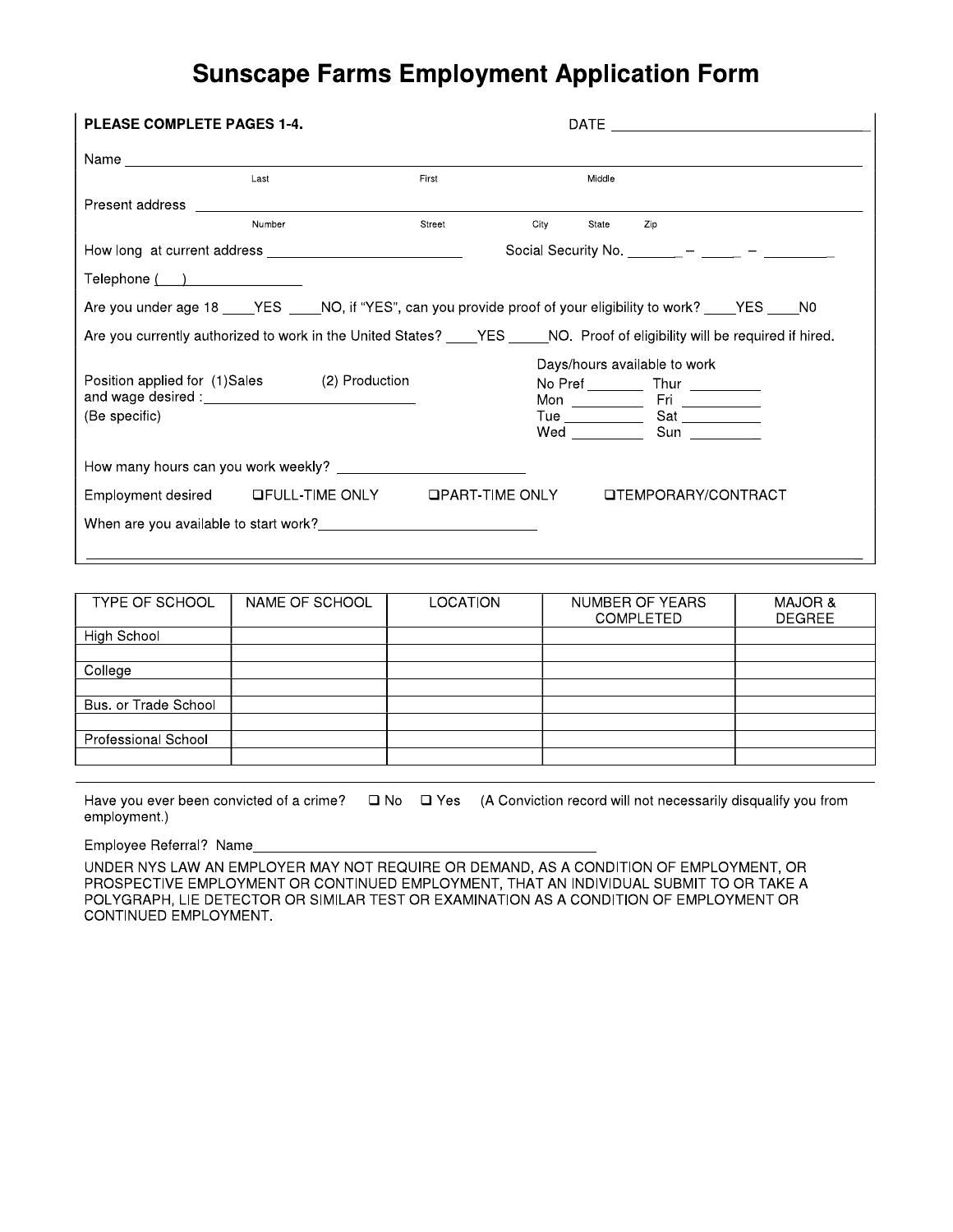#### **APPLICATION FOR EMPLOYMENT**

|                                           | MILITARY     |                |
|-------------------------------------------|--------------|----------------|
| HAVE YOU EVER BEEN IN THE ARMED FORCES?   | □ Yes □ No   |                |
| ARE YOU NOW A MEMBER in the ARMED FORCES? | □ Yes □ No   |                |
| Specialty                                 | Date Entered | Discharge Date |

| Work              |  |
|-------------------|--|
| <b>Experience</b> |  |

Please list your work experience for the beginning with your most recent job held.<br>If you were self-employed, give firm name. Attach additional sheets if necessary.

| Name of employer<br>Address           | Name of last<br>supervisor | Employment dates | Pay or salary |  |  |  |  |  |
|---------------------------------------|----------------------------|------------------|---------------|--|--|--|--|--|
| City, State, Zip Code<br>Phone number |                            | From             | <b>Start</b>  |  |  |  |  |  |
|                                       |                            | To               | Final         |  |  |  |  |  |
|                                       | Your last job title        |                  |               |  |  |  |  |  |
| Reason for leaving (be specific)      |                            |                  |               |  |  |  |  |  |
| Name of employer<br>Address           | Name of last<br>supervisor | Employment dates | Pay or salary |  |  |  |  |  |
| City, State, Zip Code<br>Phone number |                            | From             | Start         |  |  |  |  |  |
|                                       |                            | Тο               | Final         |  |  |  |  |  |
|                                       | Your Last Job Title        |                  |               |  |  |  |  |  |
| Reason for leaving (be specific)      |                            |                  |               |  |  |  |  |  |
| Name of employer<br>Address           | Name of last<br>supervisor | Employment dates | Pay or salary |  |  |  |  |  |
| City, State, Zip Code<br>Phone number |                            | From             | Start         |  |  |  |  |  |
|                                       |                            | To               | Final         |  |  |  |  |  |
|                                       | Your last job title        |                  |               |  |  |  |  |  |
| Reason for leaving (be specific)      |                            |                  |               |  |  |  |  |  |
| Name of employer<br>Address           | Name of last<br>supervisor | Employment dates | Pay or salary |  |  |  |  |  |
| City, State, Zip Code<br>Phone number |                            | From             | Start         |  |  |  |  |  |
|                                       |                            | To               | Final         |  |  |  |  |  |
|                                       | Your last job title        |                  |               |  |  |  |  |  |
| Reason for leaving (be specific)      |                            |                  |               |  |  |  |  |  |

| May we contact your present employer? | □ Yes □ No |  |
|---------------------------------------|------------|--|
|---------------------------------------|------------|--|

Did you complete this application yourself  $\Box$  Yes  $\Box$  No If not, who did?

After reviewing the attached job description, please indicate if you are able to perform the essential functions of the job for which you have applied, with or without a reasonable accommodation \_\_\_\_\_\_\_\_\_\_\_\_\_\_\_\_\_\_\_\_\_\_\_\_\_\_\_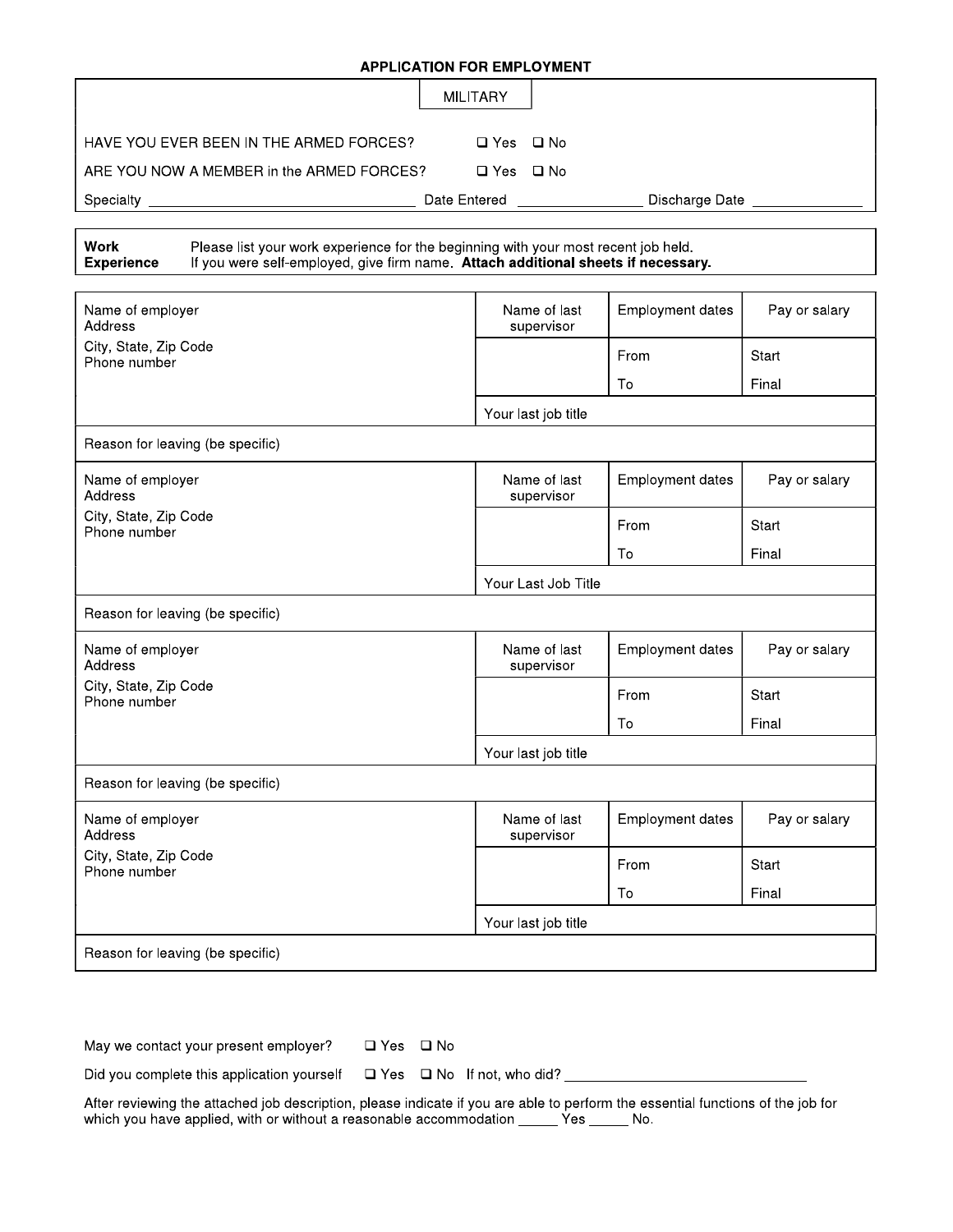#### **PLEASE READ CAREFULLY**

I hereby authorize the potential employer to contact, obtain, and verify the accuracy of information contained in this application from all previous employers, educational institutions, and references. I also hereby release from liability the potential employer and its representatives for seeking, gathering, and using such information to make employment decisions and all other persons or organizations for providing such information.

I understand that any misrepresentation or material omission made by me on this application will be sufficient cause for cancellation of this application or immediate termination of employment if I am employed, whenever it may be discovered.

If I am employed, I acknowledge that there is no specified length of employment and that this application does not constitute an agreement or contract for employment. Accordingly, either I or the employer can terminate the relationship at will, with or without cause, at any time, so long as there is no violation of applicable federal or state law.

We are an equal employment opportunity employer. We adhere to a policy of making employment decisions without regard to race, color, religion, gender, sexual orientation, national origin, citizenship, age, height, weight, or disability. We assure you that your opportunity for employment with us depends solely on your qualifications.

Thank you for completing this application form and for your interest in our business. Please email Nate@sunscapefarms.com with any questions or comments.

**Applicant Signature** 

**Print** 

**Date**